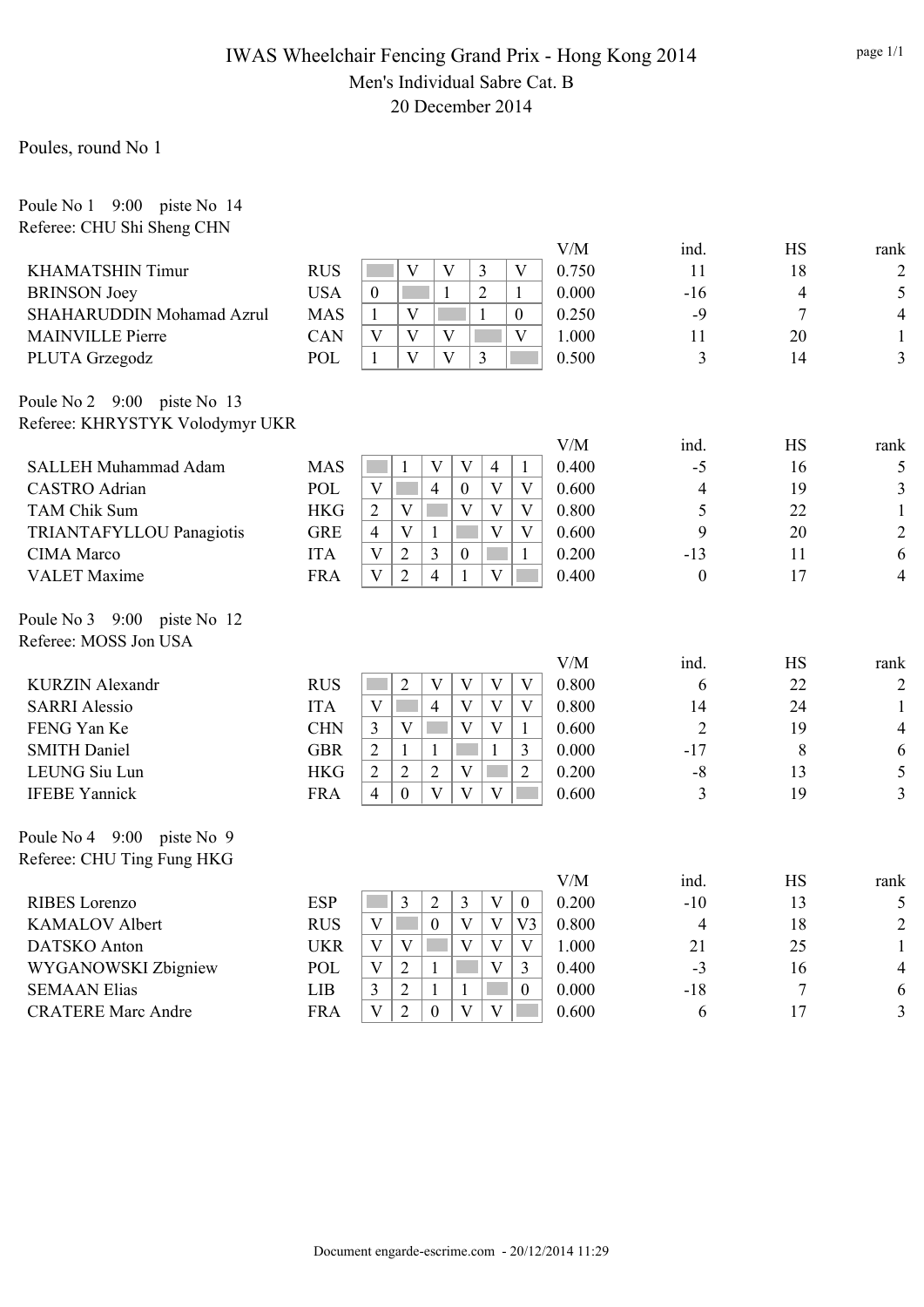# IWAS Wheelchair Fencing Grand Prix - Hong Kong 2014 Men's Individual Sabre Cat. B 20 December 2014

# Ranking of poules, round No 1 (ordered by ranking - 23 fencers)

| rank           | name and first name         | country    | V/M   | indicator        | HS | group      |
|----------------|-----------------------------|------------|-------|------------------|----|------------|
| 1              | <b>DATSKO</b> Anton         | <b>UKR</b> | 1.000 | 21               | 25 | qualifier  |
| 2              | <b>MAINVILLE Pierre</b>     | CAN        | 1.000 | 11               | 20 | qualifier  |
| 3              | <b>SARRI Alessio</b>        | <b>ITA</b> | 0.800 | 14               | 24 | qualifier  |
| $\overline{4}$ | <b>KURZIN Alexandr</b>      | <b>RUS</b> | 0.800 | 6                | 22 | qualifier  |
| 5              | <b>TAM Chik Sum</b>         | <b>HKG</b> | 0.800 | 5                | 22 | qualifier  |
| 6              | <b>KAMALOV Albert</b>       | <b>RUS</b> | 0.800 | $\overline{4}$   | 18 | qualifier  |
| 7              | <b>KHAMATSHIN Timur</b>     | <b>RUS</b> | 0.750 | 11               | 18 | qualifier  |
| 8              | TRIANTAFYLLOU Panagiotis    | <b>GRE</b> | 0.600 | 9                | 20 | qualifier  |
| 9              | <b>CRATERE Marc Andre</b>   | <b>FRA</b> | 0.600 | 6                | 17 | qualifier  |
| 10             | <b>CASTRO</b> Adrian        | POL        | 0.600 | $\overline{4}$   | 19 | qualifier  |
| 11             | <b>IFEBE Yannick</b>        | <b>FRA</b> | 0.600 | 3                | 19 | qualifier  |
| 12             | FENG Yan Ke                 | <b>CHN</b> | 0.600 | $\overline{2}$   | 19 | qualifier  |
| 13             | PLUTA Grzegodz              | POL        | 0.500 | 3                | 14 | qualifier  |
| 14             | <b>VALET</b> Maxime         | <b>FRA</b> | 0.400 | $\boldsymbol{0}$ | 17 | qualifier  |
| 15             | WYGANOWSKI Zbigniew         | POL        | 0.400 | $-3$             | 16 | qualifier  |
| 16             | <b>SALLEH Muhammad Adam</b> | <b>MAS</b> | 0.400 | $-5$             | 16 | qualifier  |
| 17             | SHAHARUDDIN Mohamad Azr     | <b>MAS</b> | 0.250 | $-9$             | 7  | qualifier  |
| 18             | <b>LEUNG Siu Lun</b>        | <b>HKG</b> | 0.200 | $-8$             | 13 | qualifier  |
| 19             | <b>RIBES</b> Lorenzo        | <b>ESP</b> | 0.200 | $-10$            | 13 | eliminated |
| 20             | <b>CIMA</b> Marco           | <b>ITA</b> | 0.200 | $-13$            | 11 | eliminated |
| 21             | <b>BRINSON</b> Joey         | <b>USA</b> | 0.000 | $-16$            | 4  | eliminated |
| 22             | <b>SMITH Daniel</b>         | <b>GBR</b> | 0.000 | $-17$            | 8  | eliminated |
| 23             | <b>SEMAAN Elias</b>         | <b>LIB</b> | 0.000 | $-18$            | 7  | eliminated |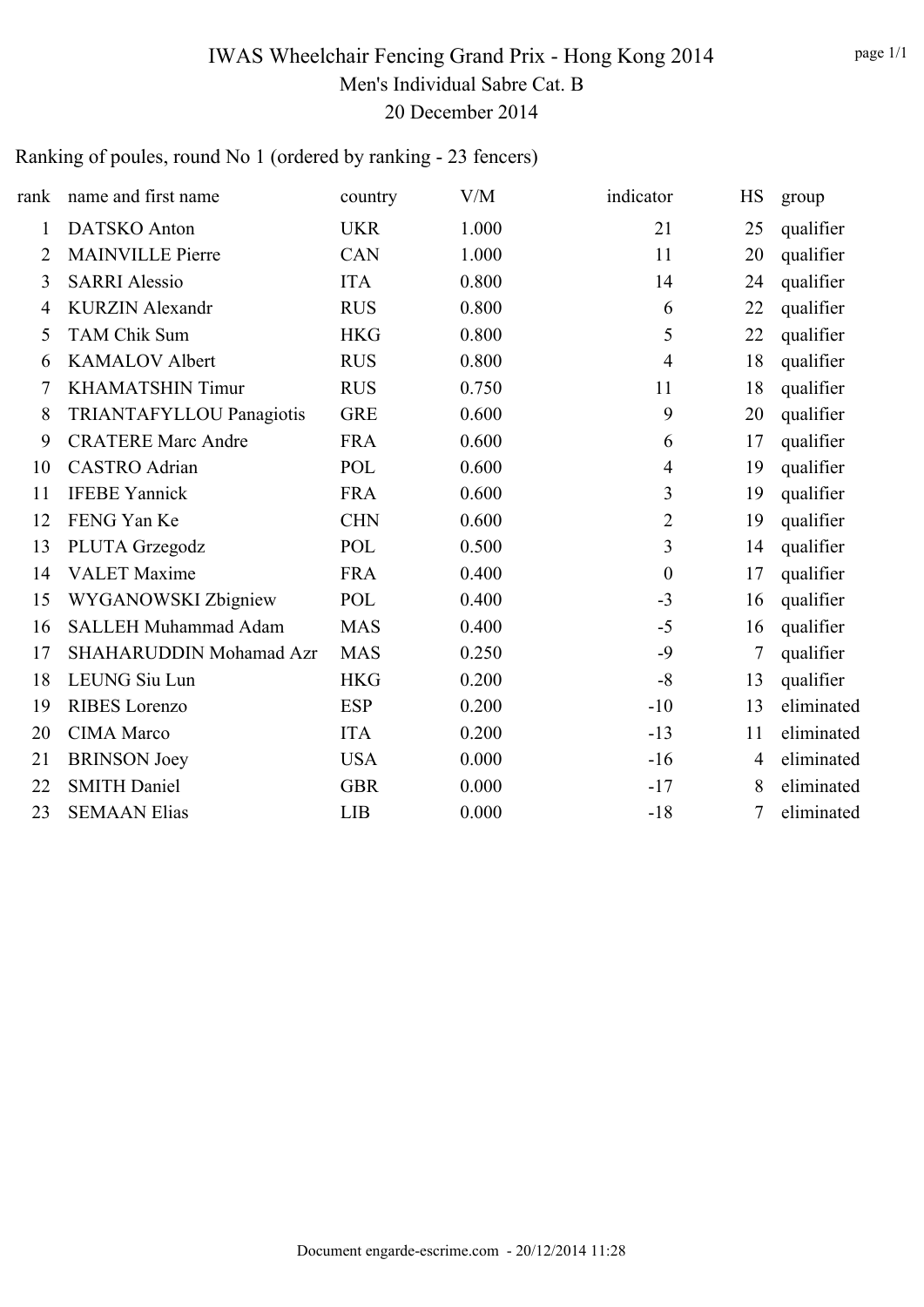#### IWAS Wheelchair Fencing Grand Prix - Hong Kong 2014



20 December 2014